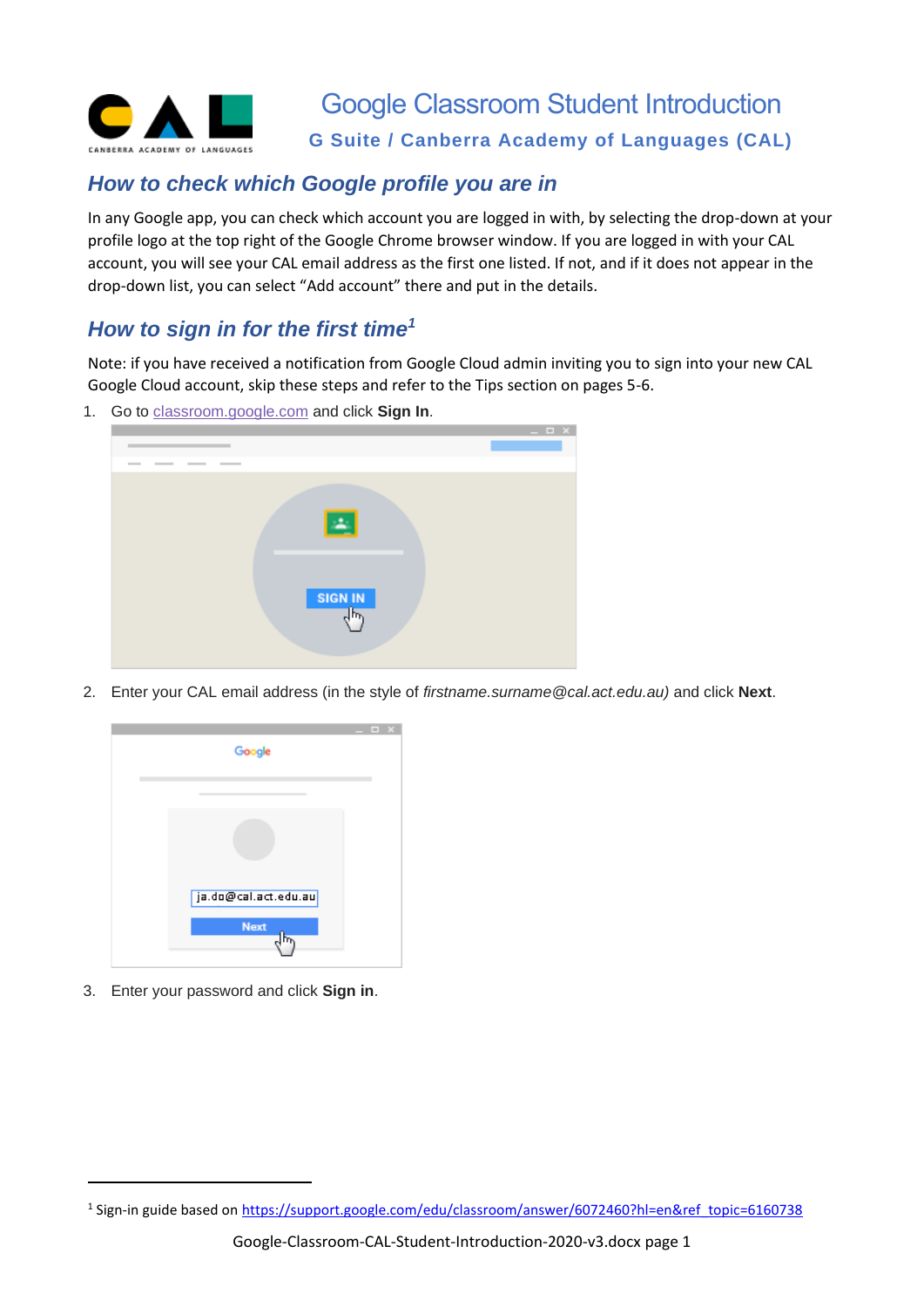| Google                  | $  \times$ |
|-------------------------|------------|
| ٠<br>٠                  |            |
|                         |            |
| $\cdots$<br>            |            |
| Sign in<br>$\mathbb{F}$ |            |

4. If there is a welcome message, read it and click **Accept**.



5. To access your Google Workspace (formerly G Suite for Education) account', Select **I'm A Student**.



6. Click **Get Started**.

| $\mathbf{L}$<br>Google Classroom |  |
|----------------------------------|--|
| <b>GET STARTED</b><br>Ռո         |  |
|                                  |  |
|                                  |  |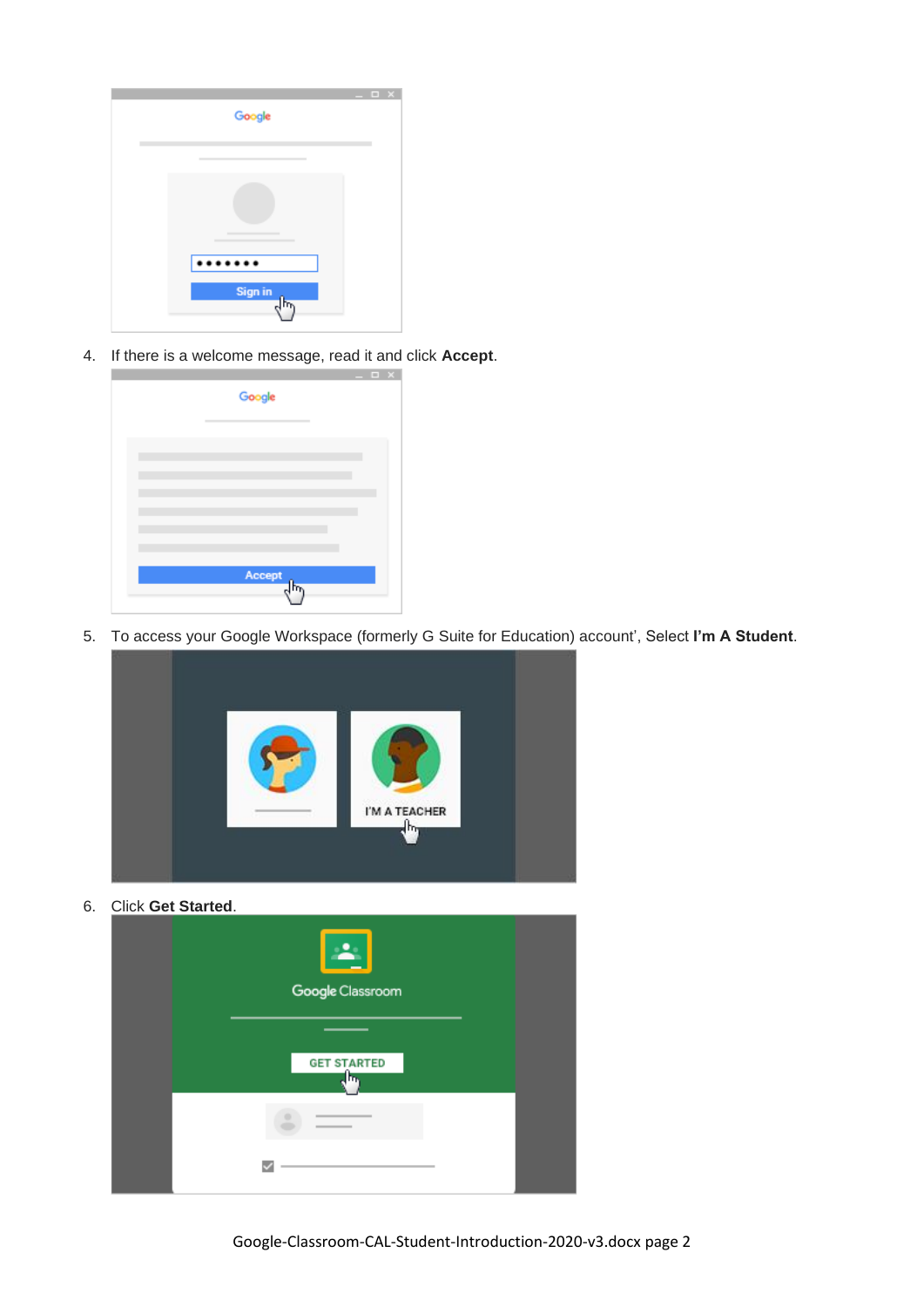## *How to join a class as a student<sup>2</sup>*

To use Classroom, you need to sign in on your computer or mobile device and then join classes. Then, you can get work from your teacher and communicate with your classmates. When you join a class on one device, you're enrolled in that class on all devices.

## **How to join a class**

You have 2 ways to join a class:

- **Join a class with a class code**—If your teacher gives you a class code, use this code to add yourself to the class. Your teacher might give you the code while you're in class or email it to you.
- **Accept an invitation from your teacher**—If your teacher sends you an invitation, you'll see **Join** on the class card on your Classroom homepage.

## **Forgot or lost the class code? Code won't work?**

If you deleted, lost, or forgot the class code before joining a class, ask your teacher to resend the code or set a new one. If the code isn't working, ask your teacher for help.

**Note:** You only use the class code once to join the class. You are then enrolled in the class, and you don't need to re-use the code again.

## **Join a class**

#### [COMPUTER](https://support.google.com/edu/classroom/answer/6020297?co=GENIE.Platform%3DDesktop&oco=1) [ANDROID](https://support.google.com/edu/classroom/answer/6020297?co=GENIE.Platform%3DAndroid&oco=1)[IPHONE & IPAD](https://support.google.com/edu/classroom/answer/6020297?co=GENIE.Platform%3DiOS&oco=1)

You must be signed in to Classroom before you can join a class. Unsure if you're signed in? See the guide in the previous sections, "How to check which Google profile you are in" or "How to sign in for the first time".

#### **Join a class with a class code**

- 1. Go to [classroom.google.com.](https://classroom.google.com/)
- 2. At the top, click Add  $+$   $\rightarrow$  **Join class.**



3. Enter the class code your teacher gave you and click **Join**.

A class code consists of 6 or 7 letters or numbers. For example, **hjhmgrk** or **g5gdp1**.

| Join class            |              |  |
|-----------------------|--------------|--|
| Class code<br>hjhmgrk |              |  |
|                       |              |  |
|                       | JOIN<br>JOIN |  |
|                       |              |  |

<sup>&</sup>lt;sup>2</sup> Join class guide based on<https://support.google.com/edu/classroom/answer/6020297>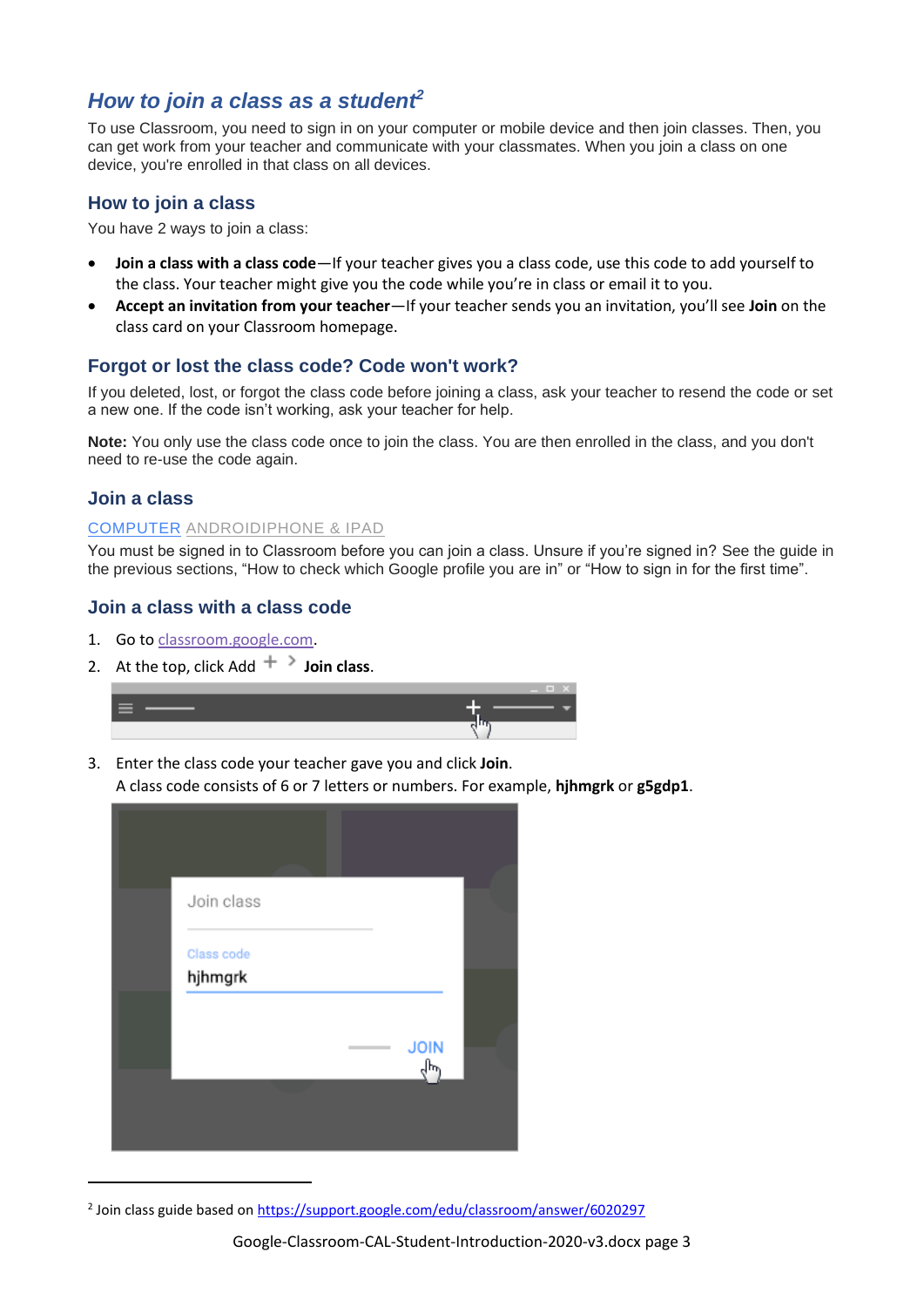4. (Optional) To see if your teacher included a class overview, at the top, click **About**.



## **Accept an invitation from your teacher**

- 1. Go to [classroom.google.com.](https://classroom.google.com/)
- 2. On the class card, click **Join**.



1. (Optional) To see if your teacher included a class overview, at the top, click **About**.



**Note:** Only your teacher can change the class image. However, you can change your Classroom profile photo. For details, see [Change your profile photo.](https://support.google.com/edu/classroom/answer/6024910#profile_Photo)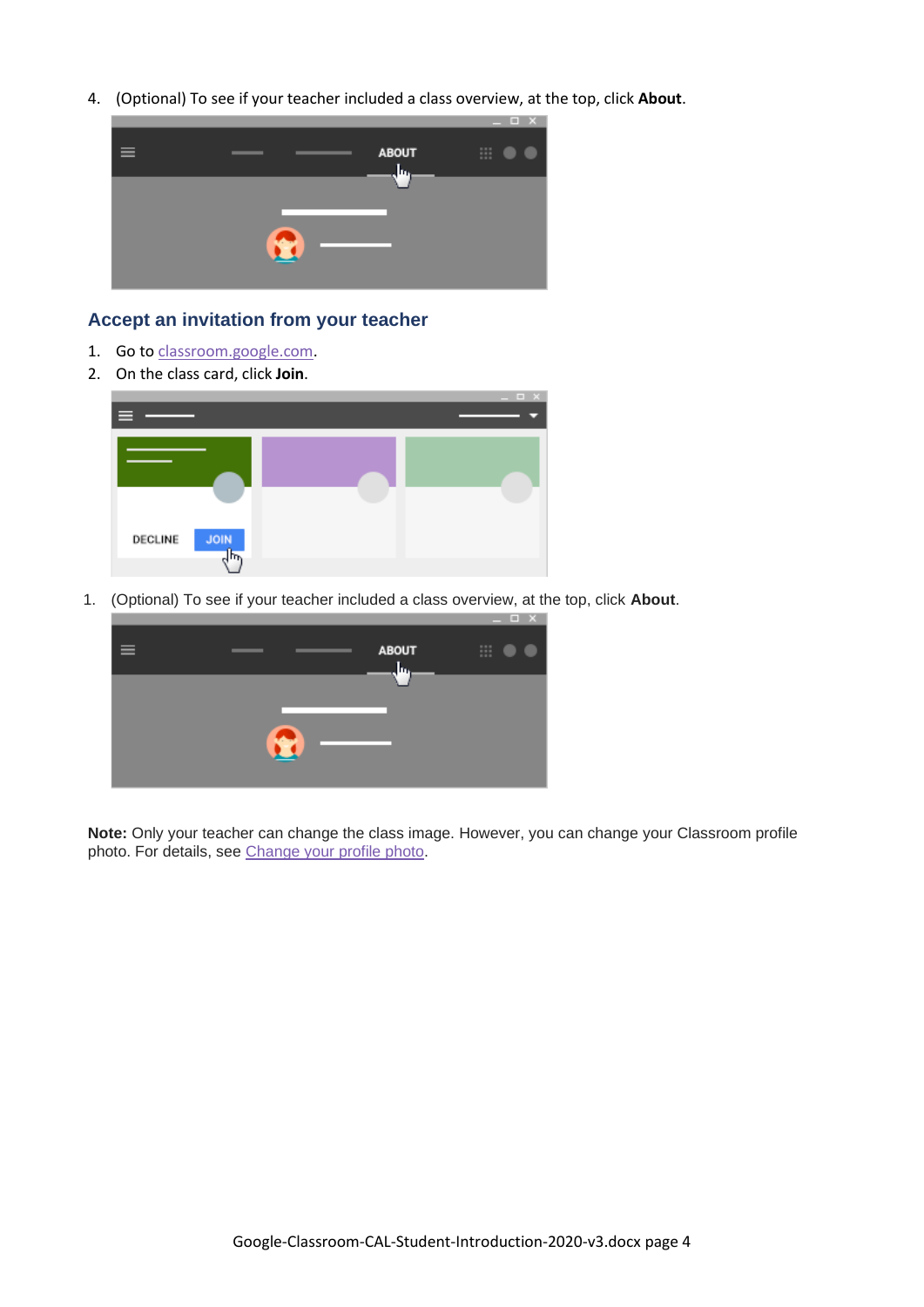# *Tips for accessing your CAL Google Workspace account*

When you enrol in a CAL languages program, we will add you as a user in the cal.act.edu.au domain. You will then have a CAL Google Workspace account (formerly also Google Cloud or G Suite). This will give you access to an email address with CAL, as well as Google Classroom, Google Drive, Google Meet and other apps available within Google Workspace.

You will receive an email from Google Workspace admin. The email will provide a link for you to sign in and set up a password for your new account. If you don't see the email from Google Workspace, check your spam filter in case it has been diverted there. An image of the relevant section from the Google Workspace admin email is shown below:

# Welcome to your new Google Account for **Canberra Academy of Languages**

Hello.

You have a new Google Account with the Canberra Academy of Languages organization.

Sign in to your Google Account to access the Google services your organization provides. If your organization has Google Workspace, Google services may include business-grade versions of Google Drive, Gmail, and other Google services you can use to collaborate with your team.

Your username: sarvesh.kumar@cal.act.edu.au

Password: Click Sign in below to set your password and sign in. To keep your account secure, follow these password quidelines.

Sign in

For your security, the reset password link expires after 48 hours. After that, please contact your administrator for your password.

Regards,

The Google Workspace Team

After you complete this procedure, we will add you to your class on CAL Google Classroom (GC). You will then need to accept your invite to join the class. If your school is also using GC, it will be important for you to ensure that you are logged in to the right domain when completing work for your day school or CAL programs in GC and in Google Drive.

You can check which account you are in by selecting your account initial (probably the first letter of your first name) at the top right of any Google Cloud screen (such as your email or GC screen). It should show the email under which you are logged in. Below that email address will be displayed ₩ F. any other Google accounts you have added. If the CAL account is not listed, you should select "Add another account" and it will prompt you through the steps.